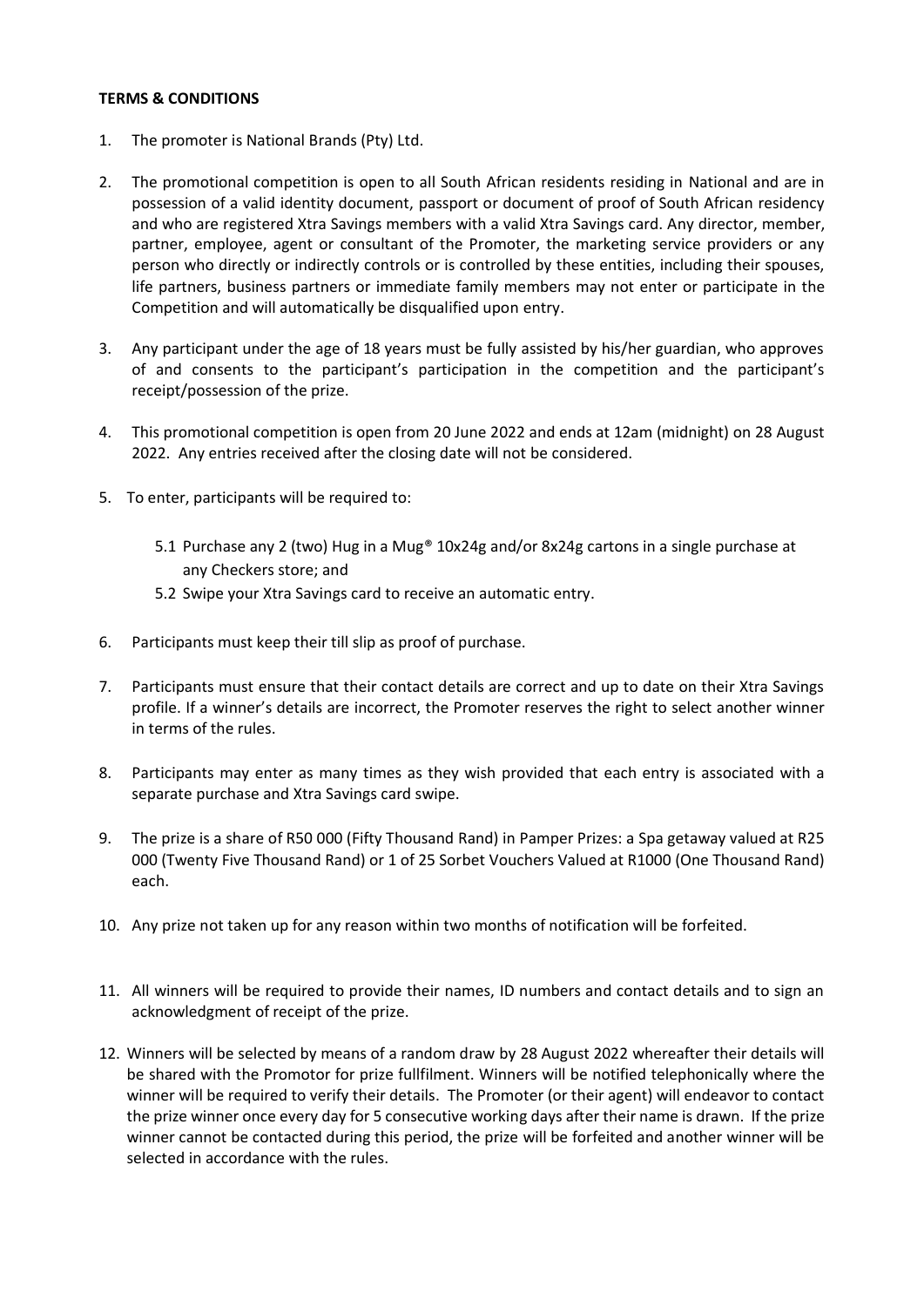- 13. The prize includes delivery and winners will be required to provide the promoter with a valid day time delivery address to enable delivery.
- 14. A copy of these rules can be found on the following website [www.termsconditions.co.za](http://www.termsconditions.co.za/) throughout the period of the competition or can be obtained from the Consumer Call Centre on telephone number 0860100219.
- 15. The Promoter reserves the right to name winners publicly and any other place where the Promoter deems fit. By entering the competition, prize winners agree to the publication of their name by the Promoter.
- 16. Failure to claim the prize or a refusal or inability to comply with these requirements within 2 months will disqualify the winner and a new winner will be drawn in their place at the sole discretion of the Promoter.
- 17. Any personal data submitted by you will be used solely in accordance with current South African data protection legislation and the Promoter's privacy policy.
- 18. The Promoter shall not be responsible for any lost, damaged, delayed, incorrect or incomplete entries for any reason whatsoever.
- 19. The Promoter shall not be responsible for the failure of any technical element relating to this promotion that may result in an entry not being successfully submitted.
- 20. Responsibility is not accepted for entries lost, damaged or delayed as a result of any network, computer or cell phone hardware or software failure of any kind.
- 21. The Promoter reserves the right to disqualify any claim if fraud or cheating is suspected, including without limitation, through the manipulation of code or otherwise frequently falsifying data.
- 22. No applications from agents, third parties, organised groups or applications automatically generated by computer will be accepted. No incomplete or corrupted entries will be accepted. Entries will only be accepted if they comply with all entry instructions.
- 25. **NOTE**: Any attempt to use multiple e-mail or Facebook accounts or other tactics to enter or vote more than the stated limit may result in disqualification and all associated entries and/or votes will be void. Entries or votes generated by script, macro, bot, commercial contest subscription, incentives or other means not sponsored by the Promoter, vote-swapping sites, voting software, entering service sites or any other automated means and entries or votes by any means that subvert the entry/voting process or do not conform to the terms or spirit of these competition rules, will void the entry/votes and may disqualify the entrant.
- 23. The prize is not exchangeable for cash and is not transferrable.
- 24. The Promoter reserves the right to use the images taken of the winner for publicity purposes in any manner they deem fit, without remuneration being made payable to the winner. However, the winner has the right to object to these images being used by written notification to the Promoter at 30 Sloane Street, Bryanston, Gauteng, South Africa Att : Legal Department.